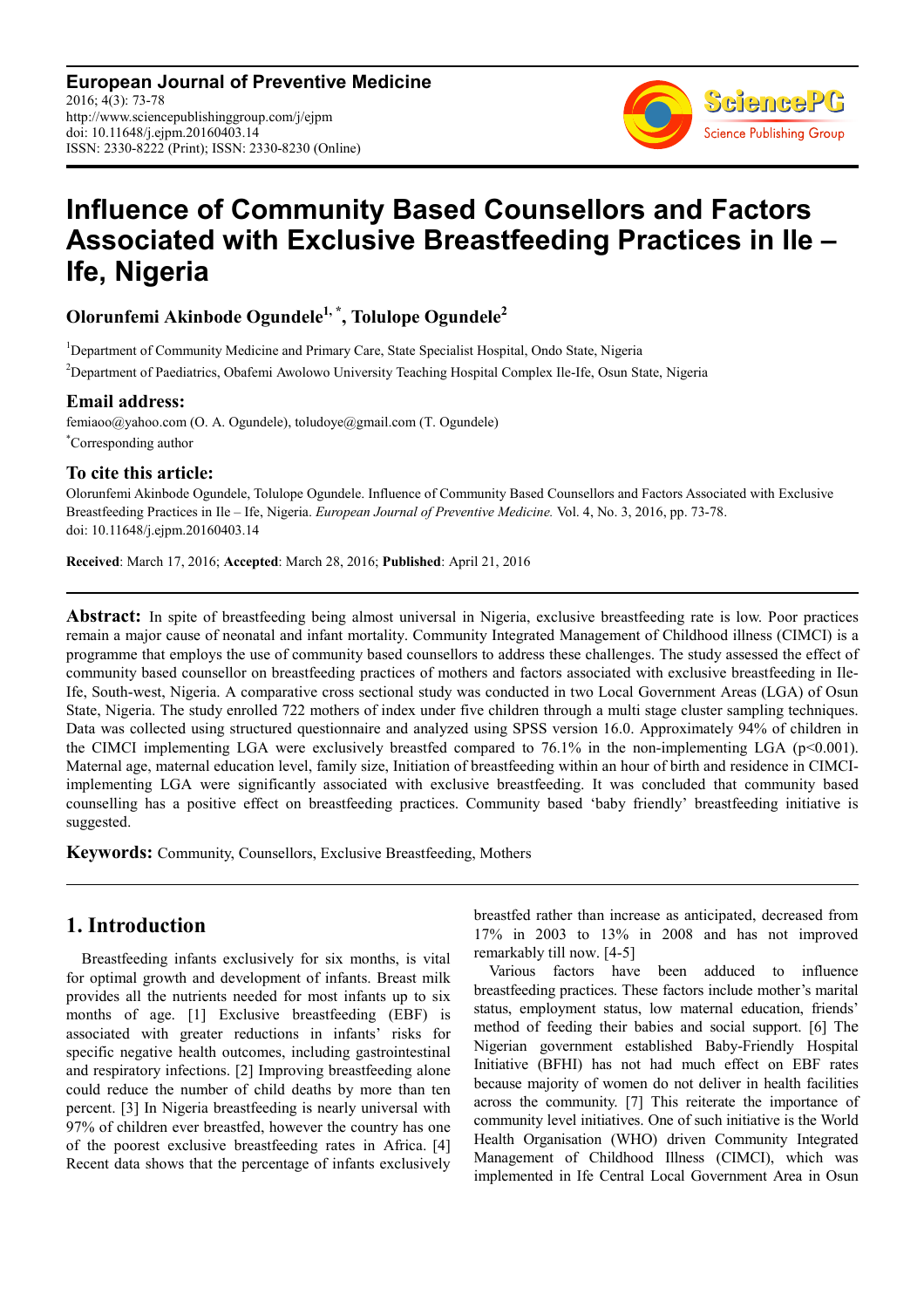state, Nigeria in 2005. As part of the initiative Community Resource Persons (CORPs) were trained and equipped to provide information on appropriate child health practices at the household and community level. These practices if adopted were capable of improving child health and survival. The core message conveyed by these CORPs was appropriate breastfeeding practices such as breastfeeding exclusively for the first 6 months of life, initiating breastfeeding within an hour of birth and avoiding pre-lacteal feeds etc. They also formed breastfeeding support groups and assisted mothers experiencing difficulties with breastfeeding. This community based counsellors have now operated for more than six years in communities and households to promote appropriate breast feeding practices. The objective of this study was to assess the effect of community based counsellor on breastfeeding practices of mothers and factors associated with exclusive breastfeeding in Ile-Ife, Nigeria.

### **2. Subjects and Methods**

#### *2.1. Study Setting and Participants*

The study was carried out in two Local Government Areas (LGA) of Osun State, South-West Nigeria. The state has a population of about 3.4 million people. [8] Ife Central LGA was purposively chosen as the study site because it implements CIMCI and has trained CORPs while Ilesa East LGA the comparison site does not implement the CIMCI programme and has no trained CORPs. The study population was mothers of children 0-59 months old, and their index children (the index child is the child chosen for the study). The study excluded mothers with children age 0-59 months who were ill during the study, and non-consenting mothers.

#### *2.2. Sample Size and Sampling Technique*

The study was a comparative cross-sectional design and employed the use of multi-stage cluster sampling technique. Sample size was determined using a formula for comparing independent proportions. [9] These gave a sample size of 722 mothers and their index under five children. In each of the LGA 361 respondents were selected.

In the first stage Ife Central LGA, was purposively selected among the 30 LGAs in the state being the only LGA that implements CIMCI. Ilesa East LGA, was randomly selected by balloting system among the remaining non CIMCI implementing LGAs in the state.

In stage 2, wards 4 and 5 in Ife Central LGA were purposively selected being the two wards in the LGA with trained COPRs and implementing CIMCI, while Wards 2 and 8 were randomly selected from the 11 wards in Ilesa East LGA.

In stage 3, the Enumeration Areas (EAs) of the selected wards 4 and 5 in Ife central LGA and wards 2 and 8 in Ilesa East LGA were made the primary sampling unit. The number of EAs were assessed in the selected wards. The selected ward in Ife Central had 180 EAs while those in Ilesa East had 150 EAs. Within the selected wards one-fifth (1/5) of the EAs were chosen using simple random selection method. Thirty six EAs were selected from wards 4 and 5 in Ife Central and 30 EAs were selected from wards 2 and 8 in Ilesa East. In each LGA the sample size of 361 was divided by the number of selected enumerated area to determine the average number of participant to recruit from each EA. An average of 10 participants were recruited from selected EAs in wards 4 and 5 and 12 participants from the selected EAs in wards 2 and 8 until the sample size of 361 was attained in each LGA.

In stage 4, household listing for the streets in the selected EAs were done in both LGAs. One street was randomly selected from each EA. A household was randomly selected as the starting point in the selected street by ballot system. Systematic random sampling of households in selected street was done. Interview began in the eligible household moving systematically until the targeted number of interviews has been attained.

In the last stage, the basic sampling unit was the household. One mother with an eligible child was interviewed in every household selected. Where the household had more than one eligible subject the child with birthday nearest to the interview period was chosen. Where there was no eligible child in the household the next household with an eligible child was chosen.

#### *2.3. Data Collection Instrument*

A structured interviewer administered pre-tested questionnaire was used in data collection. The questionnaire was adapted from the CIMCI household level survey questionnaire developed by United Nation Children's Funds (UNICEF) and previously validated by WHO/Nigeria. [10]

#### *2.4. Statistical Analysis*

The data was analysed using SPSS version 16.0 (SPSS Inc. Chicago). Wealth Index was constructed for each LGA by assessing the presence or absent of durable assets in the household. The presence was scored as 1 and the absence as 0, the mean assets score was re-categorized into five different wealth quintiles of equal proportion (Lowest, second, third, fourth and Highest wealth quintiles). Some variables were recoded for analysis at the bivariate and multivariate levels: age was recoded into < 30 and >31years, [4] education into:  $\le$  secondary and  $\ge$  secondary, marital status into married and not married, occupation was recorded into employed and unemployed, family size into  $\leq 5$  and  $\geq 6$ . Wealth index was also re-categorised from five into two groups. Descriptive analysis was used, among others, for the socio-demographic characterization of the respondents. The chi square  $(\chi^2)$ test/likelihood ratio chi square test was used to assess the statistical significance of the bivariate associations. Factors that were significantly associated (*P*<0.05) with exclusive breastfeeding at the bivariate level were then used in a logistic regression model. The outcome measures and there definitions are as follows;

Early initiation of breastfeeding: Proportion of children born in the last 59 months before the study who were put to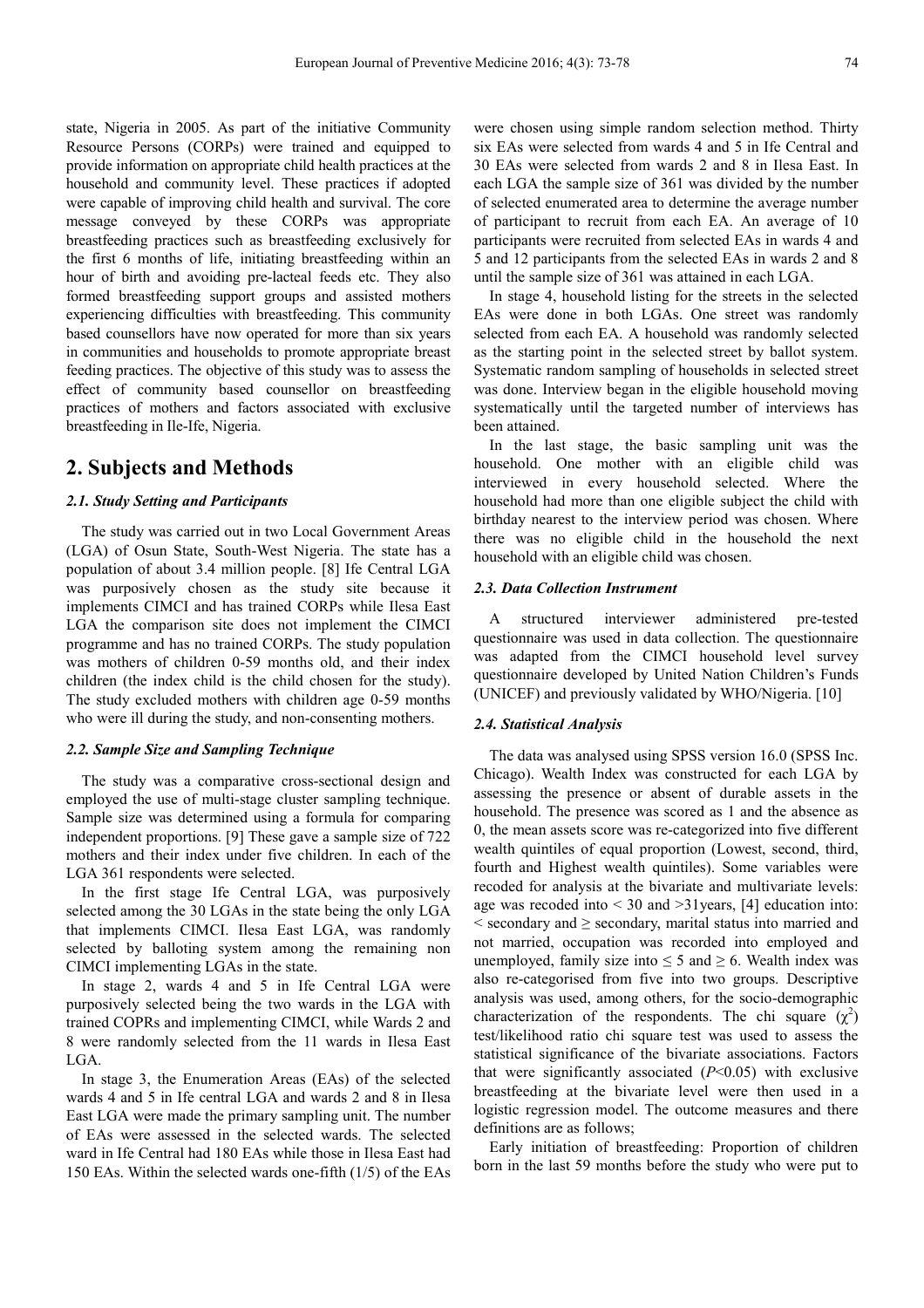the breast within one hour of birth.

Exclusive breast-feeding: Proportion of infants 0–6 months of age who are fed exclusively with breast milk. Applies to the infants, who have received only breast-milk from her mother, and no other liquids or solids with the exception of drops or syrup consisting of vitamins, mineral supplements or medicines. [11]

### *2.5. Ethical Clearance*

Ethical clearance was obtained from the ethics and research committee of Obafemi Awolowo University Teaching Hospitals Complex. Written informed consent was obtained from the participants.

### **3. Results**

Demographic characteristics of study population are presented in table 1. A total of 722 mothers and index children participated in the study. Most of the participants in both LGAs were married, 93.9% in the CIMCI implementing LGA and 96.4% in non-CIMCI implementing LGA. About 39% of mothers in the non-CIMCI implementing LGA had tertiary education compared with 24.1% in the CIMCI implementing LGA. The two LGA did not differ significantly in wealth index (*p=*0.344).

*Table 1. Socio-demographic characteristics of mothers and index children by LGA.* 

| <b>Characteristics</b>           | <b>CIMCI</b> implementing LGA N=361 | <b>NON-CIMCI LGA N=361</b> | <b>Statistical Indices</b>         |  |
|----------------------------------|-------------------------------------|----------------------------|------------------------------------|--|
|                                  | n(%)                                | n(%)                       |                                    |  |
| Maternal Age yrs                 |                                     |                            |                                    |  |
| $15-19$                          | 4(1.1)                              | 2(0.6)                     |                                    |  |
| $20-29$                          | 174(48.2)                           | 168(46.5)                  |                                    |  |
| 30-39                            | 158(43.8)                           | 170(47.1)                  | $\chi^2$ =1.56, df=3 P=0.669       |  |
| $40 - 49$                        | 25(6.9)                             | 21(5.8)                    |                                    |  |
| <b>Marital Status</b>            |                                     |                            |                                    |  |
| Married                          | 339 (93.9)                          | 348 (96.4)                 |                                    |  |
| Not married                      | 22(6.1)                             | 13(3.6)                    | $\chi^2$ =2.41 df=2 P=0.119        |  |
| <b>Maternal Education Status</b> |                                     |                            |                                    |  |
| No Education                     | 15(4.2)                             | 10(2.8)                    |                                    |  |
| Primary Education                | 72 (19.9)                           | 28(7.8)                    | $\chi^2$ =32.77 df=3 P< 0.001      |  |
| Secondary Education              | 187 (51.8)                          | 183 (50.7)                 |                                    |  |
| Tertiary Education               | 87(24.1)                            | 140(38.8)                  |                                    |  |
| Maternal Occupation              |                                     |                            |                                    |  |
| Housewives                       | 18(5.0)                             | 39(10.8)                   |                                    |  |
| Not Housewives                   | 343 (95.0)                          | 322 (89.2)                 | $\gamma^2 = 8.400$ , df=1, p=0.004 |  |
| Index children age (months)      |                                     |                            |                                    |  |
| $\leq 5$                         | 29(8.0)                             | 55(15.2)                   |                                    |  |
| $6 - 11$                         | 47(13.0)                            | 82(22.7)                   |                                    |  |
| $12 - 23$                        | 61(16.9)                            | 75(20.8)                   | $\chi^2$ =34.59 df=4 P= 0.001      |  |
| 24-35                            | 114(31.6)                           | 70(19.4)                   |                                    |  |
| 36-59                            | 110(30.5)                           | 79 (21.9)                  |                                    |  |
| <b>Sex</b>                       |                                     |                            |                                    |  |
| Male                             | 209(57.9)                           | 195 (54.0)                 |                                    |  |
| Female                           | 152(42.1)                           | 166(46.0)                  | $\chi^2$ =1.10 df=1 P= 0.290       |  |
| Family size                      |                                     |                            |                                    |  |
| $\leq$ 5                         | 248 (68.7)                          | 295 (81.7)                 |                                    |  |
| $\geq 6$                         | 133(31.3)                           | 66 (18.3)                  | $\chi^2$ =16.41, df=1 P< 0.001     |  |
| Wealth Index                     |                                     |                            |                                    |  |
| First and Second quintile        | 234(64.8)                           | 246(68.1)                  | $\chi^2$ =0.89 df=1 P= 0.344       |  |
| Third and above                  | 127(35.2)                           | 115(31.9)                  |                                    |  |

\*Likelihood chi square test, CIMCI=Community Integrated Management of Childhood Illness, Local Government Area.

More children in the CIMCI implementing area 93.7% were exclusively breastfed compared to 76.1% in the nonimplementing area (p<0.001) (Table 2). Breastfeeding was initiated within one hour for 76.7% of children in implementing LGA compared with 38.8% observed in the non- implementing LGA ( $p<0.001$ ). The pre-lacteal feeding rate was higher in the non-implementing LGA (25%) than in the CIMCI implementing LGA (12.2%) and this difference was statistically significant (p<0.001). Sugar water was a common pre-lacteal feeds in both LGAs, while infant formula was a very common pre-lacteal feed in the nonimplementing area (61.5%). Eighty two percent of the children aged 12-23 months in the CIMCI implementing LGA were still breastfeeding compared to 56% in the nonimplementing LGA. In both LGAs husbands' support for breastfeeding was very high although a statistical difference exists between the two LGA (Table 2).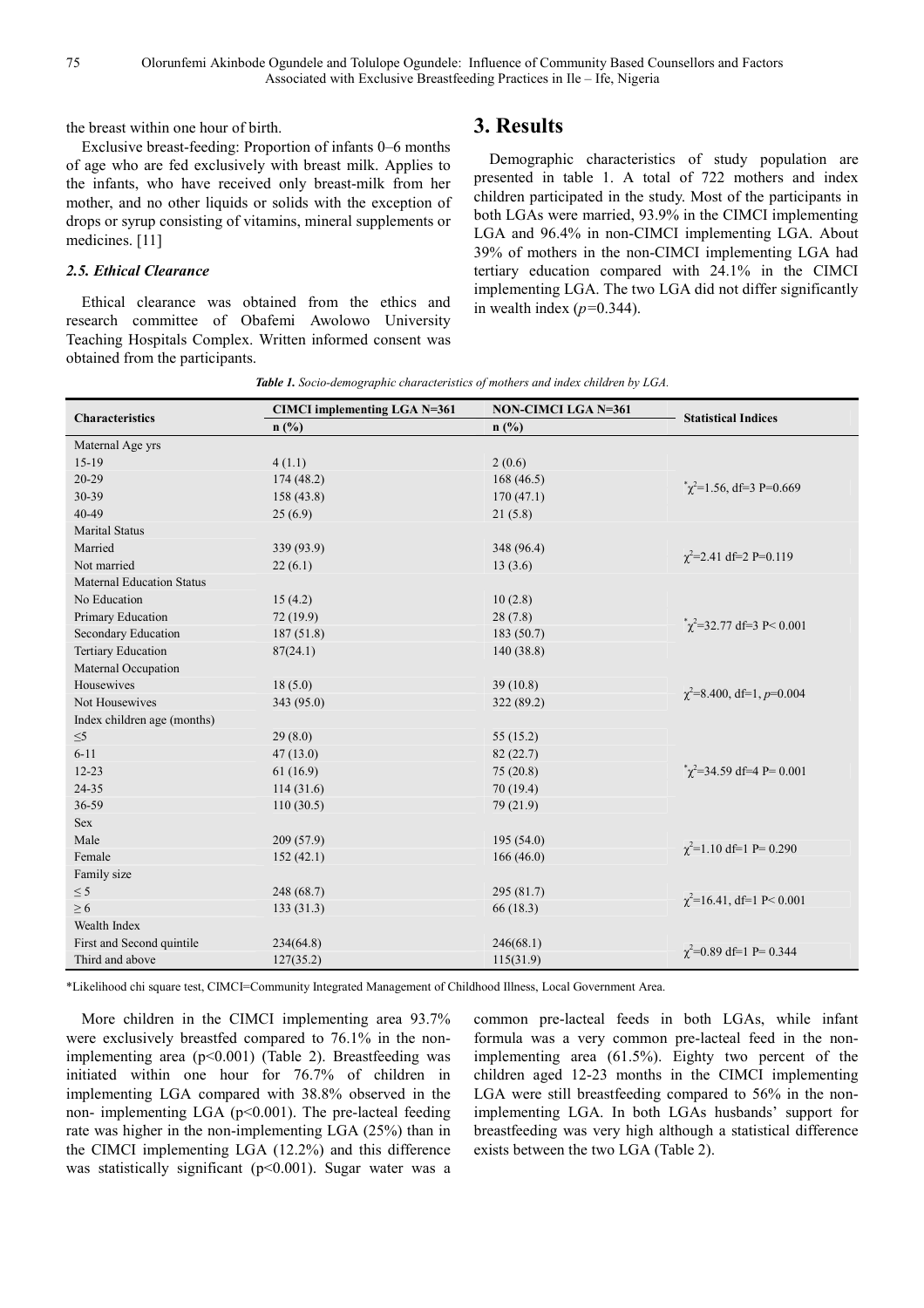| Variable                          | <b>CIMCI</b> implementing LGA | <b>NON-CIMCI LGA</b> | <b>Statistical Indices</b>              |  |
|-----------------------------------|-------------------------------|----------------------|-----------------------------------------|--|
|                                   | n(%)                          | $n$ (%)              |                                         |  |
| $EBF^*$                           | $N = 332$                     | $N = 306$            |                                         |  |
| Yes                               | 311 (93.7)                    | 233(76.1)            |                                         |  |
| N <sub>o</sub>                    | 21(6.3)                       | 73(23.9)             | $\chi^2$ =38.96, df = 1 P < 0.001       |  |
| Total                             | 332 (100.0)                   | 306(100.0)           |                                         |  |
| Still breastfeeding at age 12-23  | $N = 61$                      | $N = 75$             |                                         |  |
| Yes                               | 50(82.0)                      | 42(56.0)             |                                         |  |
| No                                | 11(18.0)                      | 33(44.0)             | $\chi^2$ =10.36, df = 1 P= 0.001        |  |
| Total                             | 61(100.0)                     | 75 (100.0)           |                                         |  |
| Initiation of breastfeeding       | $N = 361$                     | $N = 361$            |                                         |  |
| $\leq$ 1 hour                     | 277(76.7)                     | 140(38.8)            | $\chi^2$ =106.55, df = 1 P < 0.001      |  |
| $>1$ hour                         | 84(23.3)                      | 221(61.2)            |                                         |  |
| Total                             | 361(100.0)                    | 361 (100.0)          |                                         |  |
| Husband support for breastfeeding |                               |                      |                                         |  |
| Yes                               | 330 (94.1)                    | 318 (88.1)           |                                         |  |
| N <sub>o</sub>                    | 3(0.8)                        | 34(9.4)              | $\sqrt[3*]{2}$ =41.83, df = 3 P < 0.001 |  |
| Husband not present               | 23(6.4)                       | 6(1.7)               |                                         |  |
| Does not know                     | 5(1.4)                        | 3(0.8)               |                                         |  |
| Total                             | 361(100.0)                    | 361(100.0)           |                                         |  |
| Pre-Lacteal feeds                 |                               |                      |                                         |  |
| Yes                               | 44(12.2)                      | 91(25.2)             |                                         |  |
| No                                | 317(87.8)                     | 270(74.8)            | $\chi^2$ =20.13, df = 1 P< 0.001        |  |
| Total                             | 361(100.0)                    | 361(100.0)           |                                         |  |
| Types of pre-lacteal feeds        | $N=44$                        | $N=91$               |                                         |  |
| Sugar water                       | 6(14.0)                       | 10(11.0)             |                                         |  |
| Glucose                           | 26(59.0)                      | 20(22.0)             | $\sqrt[3*]{2}$ =40.03, df = 3 P < 0.001 |  |
| Infant formula                    | 9(20.0)                       | 56(61.5)             |                                         |  |
| Herbs / water alone               | 3(7.0)                        | 5(5.5)               |                                         |  |
| Total                             | 44 (100.0)                    | 91(100.0)            |                                         |  |

*Table 2. Breastfeeding practices among mothers of index children by LGA.* 

 $EBF^*$  = Included only children who have been breastfed up to six months

\*\*Likelihood ratio chi square test

At bivariate level of analysis maternal age (p=0.004), maternal education ( $p=0.018$ ), family size ( $p=0.026$ ), initiation of breastfeeding (p<0.001), mothers occupation  $(p=0.002)$ , wealth index  $(p=0.012)$  and residence in CIMCI implementing LGA (p=0.024) were significantly associated with exclusive breastfeeding. The age of the child, sex of the child, marital status and husbands support for breastfeeding were not significantly associated with exclusive breastfeeding. A multivariate analysis was done to determine which of the selected socio-demographic characteristics predicts exclusive breastfeeding. As shown in table 3, Mother's educational status, mother's age, family size, initiation of breastfeeding within an hour and residence in CIMCI LGA, are factors that predicts the practice of exclusive breastfeeding. Mothers with secondary education and above are three times more likely to exclusively breastfeed than mothers with lower than secondary education (Odd Ratio (OR) 3.33, 95% Confidence Interval (CI) 1.34-8.36). Older mothers, 31 years and above are 1.24 times more likely to exclusively breastfeed than mothers 30 years and below (OR 1.24, 95% CI 1.02-3.23). Family size was another factor that predicted exclusive breastfeeding. Mothers with family size  $\geq 6$  are less likely to exclusively breastfeed compared to mothers with family size  $\leq$  5 (OR 0.44, 95% CI 0.22-0.86). Mothers who initiated breastfeeding within an hour of birth are 4 times more likely to breastfeed exclusively than those who initiated breastfeeding an hour after birth (OR 4.01, 95%CI 2.60-6.40). Children born to mothers in the CIMCI implementing LGA are one and half times more likely to be exclusively breastfed than those born in non-CIMCI implementing LGA (OR 1.50, 95% CI.1.01- 2.10).

*Table 3. Determinants of exclusive breastfeeding among mothers in Ile-Ife, Nigeria (N=722).* 

| <b>Variable</b>                              | OR (95% CI)         | <i>p</i> -value |
|----------------------------------------------|---------------------|-----------------|
| Maternal age (Ref = $\leq$ 30 yr)            | $1.24(1.02-3.23)$   | $0.040^*$       |
| $\geq$ 31 yr                                 |                     |                 |
| Mother's education ( $Ref = <$ secondary)    | $3.33(1.34 - 8.36)$ | $0.010*$        |
| $\ge$ Secondary                              |                     |                 |
| Marital status ( $Ref = not married$ )       | $2.81(0.72-10.9)$   | 0.138           |
| Married                                      |                     |                 |
| Family size (Ref = $n \le 5$ )               | $0.44(0.22-0.86)$   | $0.017*$        |
| $\geq 6$                                     |                     |                 |
| Occupation ( $Ref =$ housewives)             | $1.18(0.14-10.2)$   | 0.880           |
| Not housewives                               |                     |                 |
| $Residence (Ref = non-ClMCI)$                | $1.50(1.01-2.10)$   | $0.002*$        |
| <b>CIMCI</b>                                 |                     |                 |
| Wealth index ( $Ref = 1st$ and $2nd$ )       | $0.45(0.80-2.49)$   | 0.358           |
| 3rd quintile and above                       |                     |                 |
| Initiation of Breastfeeding (Ref=After 1 hr) | $4.01(2.60-6.40)$   | 0.001           |
| Within 1hr of birth                          |                     |                 |

Ref = reference.  $*$  Significant at the level of  $p<0.05$ .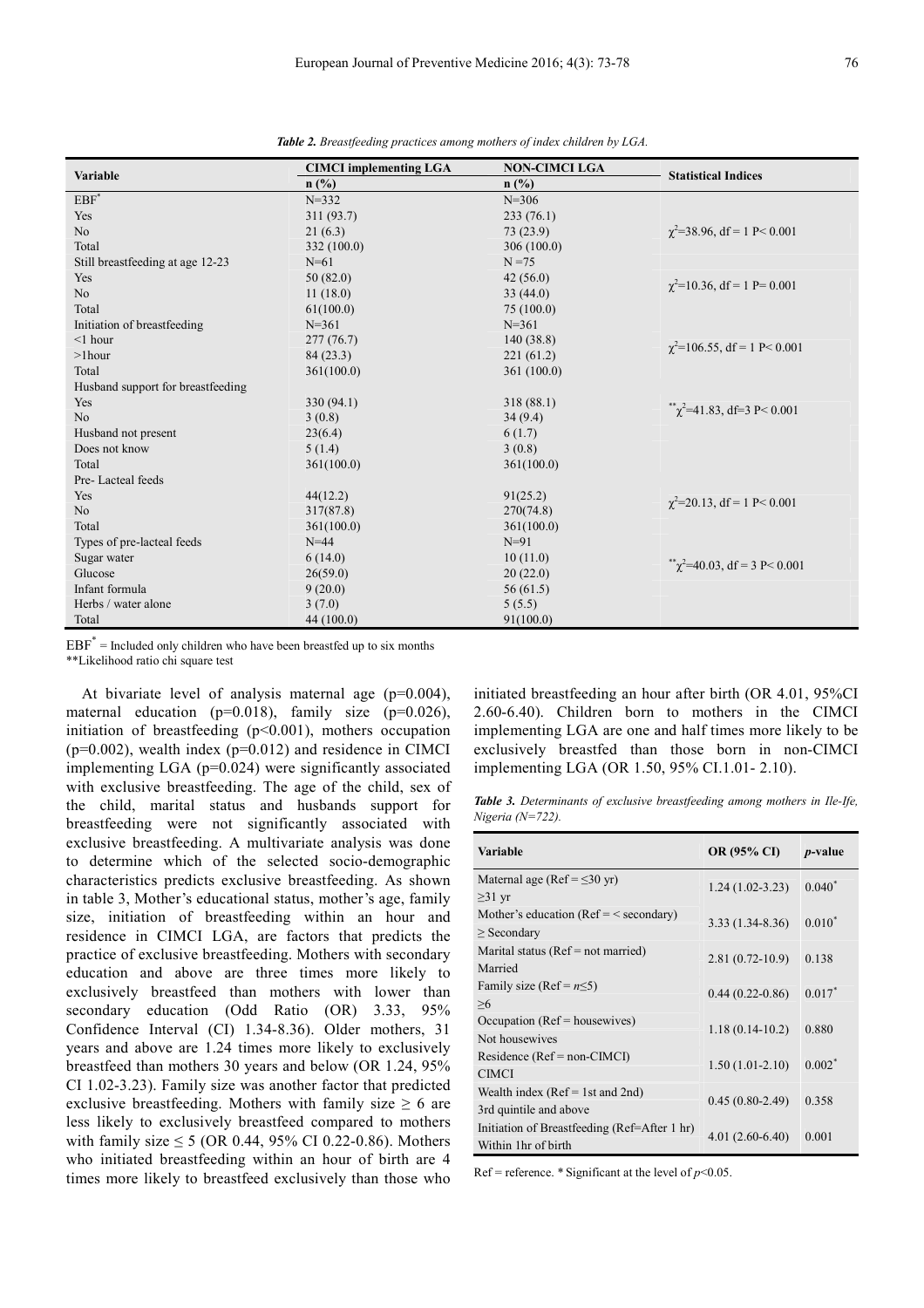### **4. Discussion**

Several studies have described the benefit of early initiation and exclusive breastfeeding for child health. [2] In this study exclusive breastfeeding rate was high in both LGA and was equally higher than the national average of thirteen percent. [4] The rate was however significantly higher in the CIMCI-implementing LGA than the non-implementing LGA. The very high difference that was seen in the study may be attributed to presence of community based counsellors in the CIMCI- implementing LGA, and probably the high level of maternal education especially in the non-implementing LGA. This is in agreement with the findings of Haider *et al* [12] who showed that using community based peer counsellors increased EBF rates in Bangladesh. A high maternal educational level was observed to also favour EBF; similar to findings in other studies. [13-14] High maternal education enhances mothers' understanding and appreciation of the demands and benefits of EBF, and empowers them to resist external interference and pressures. [15]

In this study 76.7% of children in the implementing LGA commenced breastfeeding within the first hour of life compared to 38.8% in the non-implementing LGA. The high and statistically significant difference between the two LGA may not be unconnected with the activity of the community based counsellors working under the CIMCI programme as the rate of breastfeeding initiation from the nonimplementing LGA is similar to the national average from Nigeria Demographic Health Survey 2008. [4] This finding is in keeping with that of Awogbenja from Nasarawa, Nigeria. [16] The disparity in breastfeeding initiation may also be due to preference for formula feeds and other forms of pre-lacteal feed among mothers in non-implementing LGA compared to CIMCI implementing LGA. The initial acceptance of formula feeding as a pre-lacteal feed is an important consideration for the promotion of both breastfeeding initiation and exclusive breastfeeding for 6 months. [12]

At the time of this study, eight in ten of children aged 12- 23 months in the CIMCI-implementing LGA were still breastfeeding compared to five in ten in the nonimplementing LGA. The difference was statistically significant, thus the chance of been breastfed up to 23 months of age was higher in the CIMCI-implementing LGA than the non-implementing LGA.

In this study husband support was high in both LGA nine in ten in the CIMCI LGA and eight in ten in the nonimplementing LGA although a statistical difference exists; husband support did not appear to have any significant effect on EBF rates unlike findings by sika *et a*l who reported association between husband support and EBF. [6] The findings in this study are similar to results of other studies that have suggested a shift to 'baby friendly' household initiatives rather than hospital initiatives.[15, 16] This suggestion is keeping with the activity of the community based counsellors under the CIMCI programme.

We found a high maternal educational level, older maternal age, smaller family size, initiation of breastfeeding within an hour of birth and residence in CIMCI LGA, as factors that were significantly associated with the practice of exclusive breastfeeding. These factors were not just associated but also predicted the practice of exclusive breastfeeding. Findings shows that mothers with family size  $\leq$  5, achieved higher EBF rates than those with family size  $\geq$  6. This is understandable because the fewer the number of babies the easier it is for mothers to cope with the demands of EBF thus reducing the chances of maternal exhaustion. [17] This is in agreement with findings by Uchendu *et al* in Enugu Nigeria. [15] Older mothers rather than younger ones were more likely to exclusively breastfeed. It is possible that mothers gain knowledge and confidence in good child care practices such as breastfeeding with time. This finding is supported by Lawson *et al* and sika *et al* who reported that older women probably know more about the benefits of breastfeeding and have more realistic outcome expectations. [6, 18] The result also indicated that residing in CIMCI LGA and initiating breastfeeding within one hour of birth increases the likelihood of breastfeeding exclusively. This result might be due to activities of the community based counsellors who not only appropriately educate mothers but also assisted mothers experiencing difficulties with breastfeeding. In this study marital status, wealth index and occupation did not predict the likelihood of exclusively breastfeeding unlike findings by Jones et al. [18] This possibly may be due to activities of these counsellors who do not consider marital status, wealth index and occupation in promoting their activities but rather empowers all strata with appropriate breastfeeding information.

# **5. Study Limitations**

A limitation of the study was our dependence on mother's information of breastfeeding practices, though mothers' recall of breastfeeding behaviour has been found to be reliable and valid when investigated within 3years after the practice. [19] Another limitation is the cross sectional design which limits formulation of causal association.

### **6. Conclusion**

Findings from this study have shown the positive effect of community based counselling activities on breastfeeding practices. The determinant of exclusive breastfeeding for 6 months includes family size, maternal age, maternal education, initiation of breastfeeding within an hour of birth and residence in CIMCI implementing community. We suggest therefore that effort should be made to scale up this initiative and or possible paradigm shift towards community based 'baby friendly' breastfeeding initiatives.

### **References**

[1] Zelee H, Betty K, Kareen E. Family and community practices that promote child survival, growth and development: a review of the evidence. Bull of WHO. 2004: (70)10.